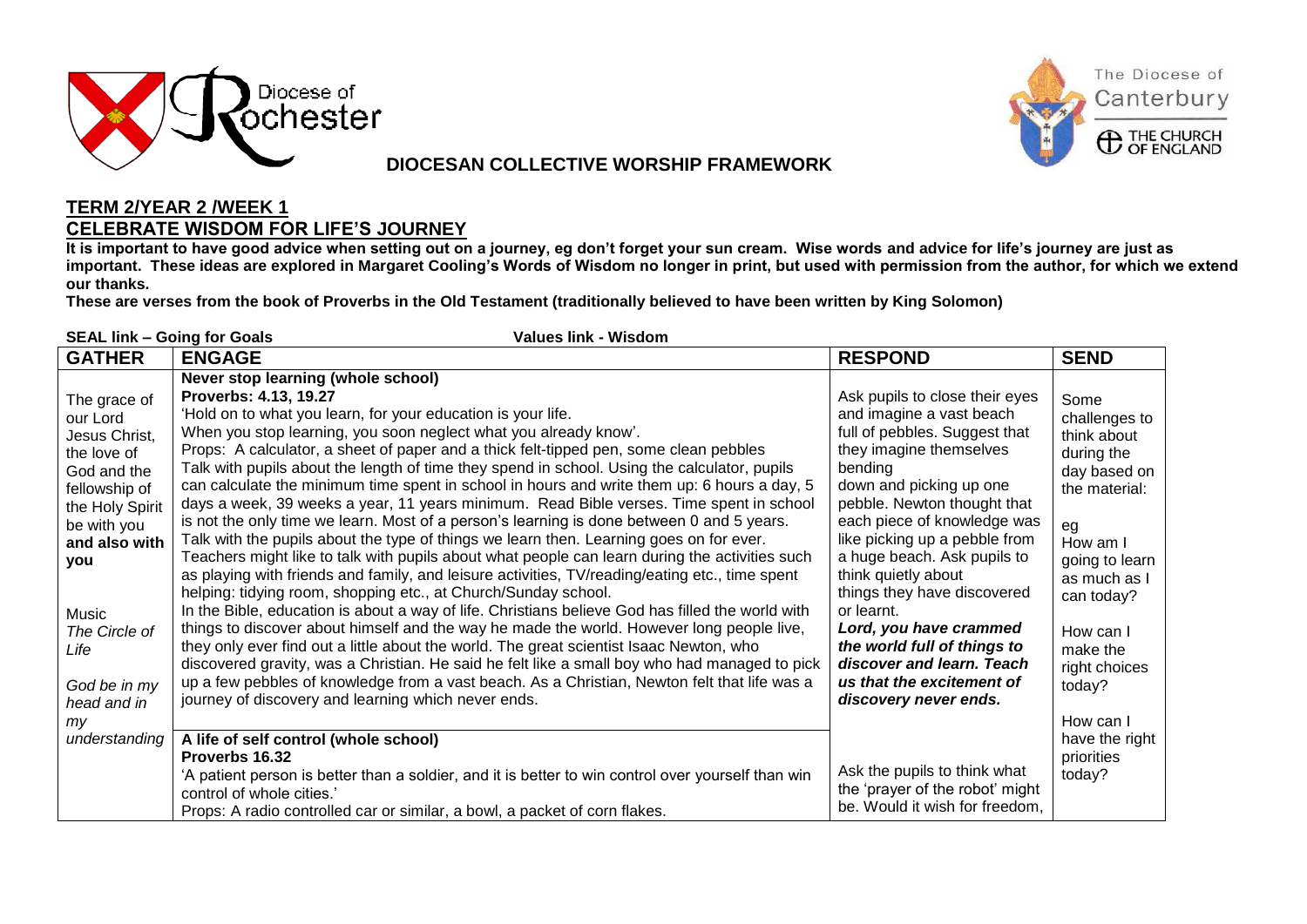



## The Diocese of Canterbury

### **DIOCESAN COLLECTIVE WORSHIP FRAMEWORK**

| Bring in the radio controlled car and show the pupils how it works. It is controlled from the    | or is freedom too much of a   | What fruit will |
|--------------------------------------------------------------------------------------------------|-------------------------------|-----------------|
| outside. You can make it go where you wish. It is the same with robots. They are controlled      | responsibility?               | my life         |
| by a computer programme. They can't think for themselves. You can demonstrate this by            | I wish I was a robot,         | produce         |
| using a pupil or another member of staff to act as a robot. Stand the person in front of a table | With a chip for a heart       | today?          |
| and treat them as a robot. Give them instructions on opening a packet of corn flakes and         | And a computer for a brain.   |                 |
| pouring them in the bowl. They must not think for themselves!                                    | Being a robot is easy,        | The Lord        |
| Read the Biblical Material. Self control is when you don't need someone else to make you do      | You don't have to think -     | bless us and    |
| things. Radio controlled cars and robots need other people to control or programme them.         | Just follow your programme.   | watch over      |
| Christians believe God has not made people like robots. People are free to make their own        | Being human is difficult,     | us, the Lord    |
| decisions about right and wrong. People are free to ask for advice or help from God or           | You have to make choices.     | make his        |
| others, but in the end it is up to them what they do. That freedom includes the freedom to do    | Help us, Father, to control   | face shine      |
| wrong, although there are consequences which have to be taken into account. Some wrong           | ourselves                     | upon us and     |
| doing, such as stealing, is against the law. If people choose this type of wrong, they get in    | And make right choices with   | be gracious     |
| trouble with the law. Other types of wrong doing, such as lying, are not generally against the   | your help.                    | to us, the      |
| law but they do have consequences in our lives.                                                  |                               | Lord look       |
|                                                                                                  |                               | kindly on us    |
| You can't take it with you! (whole school)                                                       |                               | and give us     |
| Proverbs 11.4                                                                                    |                               | peace, now      |
| 'Wealth will do you no good when you die!'                                                       |                               | and for         |
| Props: A suitcase, paper, and a thick felt-tipped pen, sweets made by Cadbury and                | Use the suitcase to           | evermore.       |
| Rowntrees, sellotape and scissors.                                                               | focus pupils' attention.      | Amen            |
| When we arrive in the world, we arrive with nothing. Babies do not arrive with a suitcase full   | Ask the pupils to think       |                 |
| of things they might need. If babies could choose what they could bring into the world, what     | of the money and goods        |                 |
| do you think they might bring? Open the suitcase and write the pupil's suggestions on pieces     | we accumulate in              |                 |
| of paper and ask them to come up and place them in the suitcase or tape them inside the          | life.                         |                 |
| open lid. If no one suggests money, add it yourself.                                             | Father,                       |                 |
| Use the Bible verses - the Bible does not condemn money or possessions, it reminds people        | when we have the choice       |                 |
| that they came into the world with nothing and they leave it with nothing. The Bible says that   | between being givers or       |                 |
| people need to concentrate on what they do with their money and possessions during their         | hoarders, teach us to give as |                 |
| lives. Jesus told a story about this called 'The rich fool.' (Luke 12. 13-21) which you might    | generously as you give to us. |                 |
| want to use - Jesus says the man in the parable was 'a rich man in other people's eyes, 'but     |                               |                 |
| poor in God's sight.'                                                                            |                               |                 |
| Money is important: it can change people's lives. Show the sweets. The Rowntree and              |                               |                 |
| Cadbury families were both Christians. Both families made money in their business, but they      |                               |                 |
| did not keep it all for themselves, they used their money to help others. They built good        |                               |                 |
| homes for their workers, and decent factories. They built clinics and schools. They took to      |                               |                 |